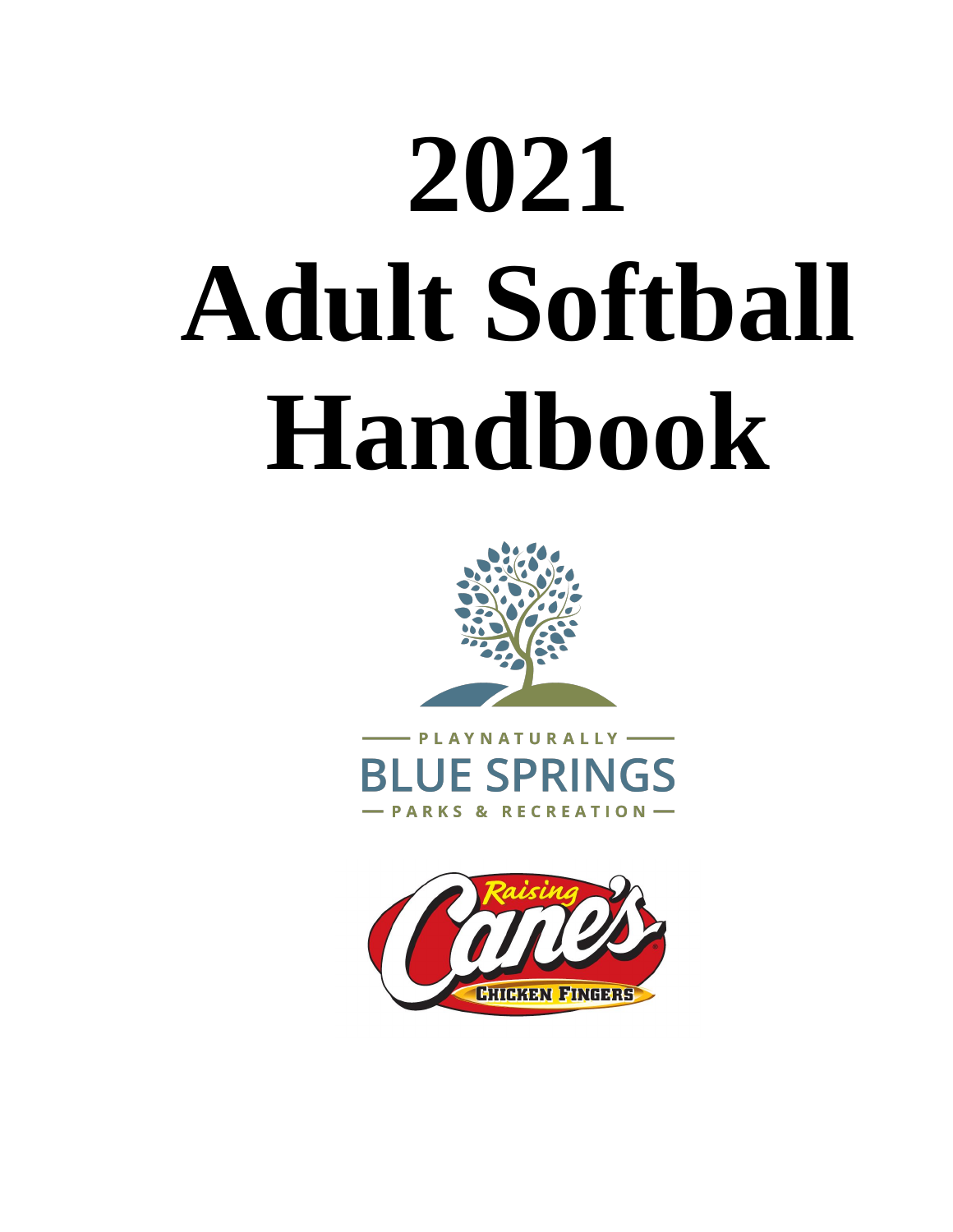#### **Welcome to Blue Springs Parks and Recreation,**

On behalf of the Blue Springs Parks and Recreation Department, we are thrilled that you and your friends have decided to invest your time and efforts into one of our adult softball leagues. It is our duty to provide the most positive and exciting recreational experience that we can. From league organization, to field preparation, to on site supervision, it is a team effort to bring satisfaction to all members of the league.

If you are a manager receiving this handbook, we ask that you share the information with all members of your team. Proper communication and knowledge of rules and standards will go a long way into making our leagues a success. If at any point in the season you have a question/comment/or concern, feel free to contact the league supervisor (information provided below). There will be no managers meeting, your team will fill out a roster waiver form the first night of games. The following pages should help clear up confusion and questions that you may already have.

Once again, we are excited to have you on board and anxious to see what the year 2021 brings!

**Delaney Johnson** Recreation Supervisor – Sports 816-228-0270 [djohnson@bluespringsgov.com](mailto:djohnson@bluespringsgov.com)

**John Ward** On site supervisor

**Drew Ward** On site supervisor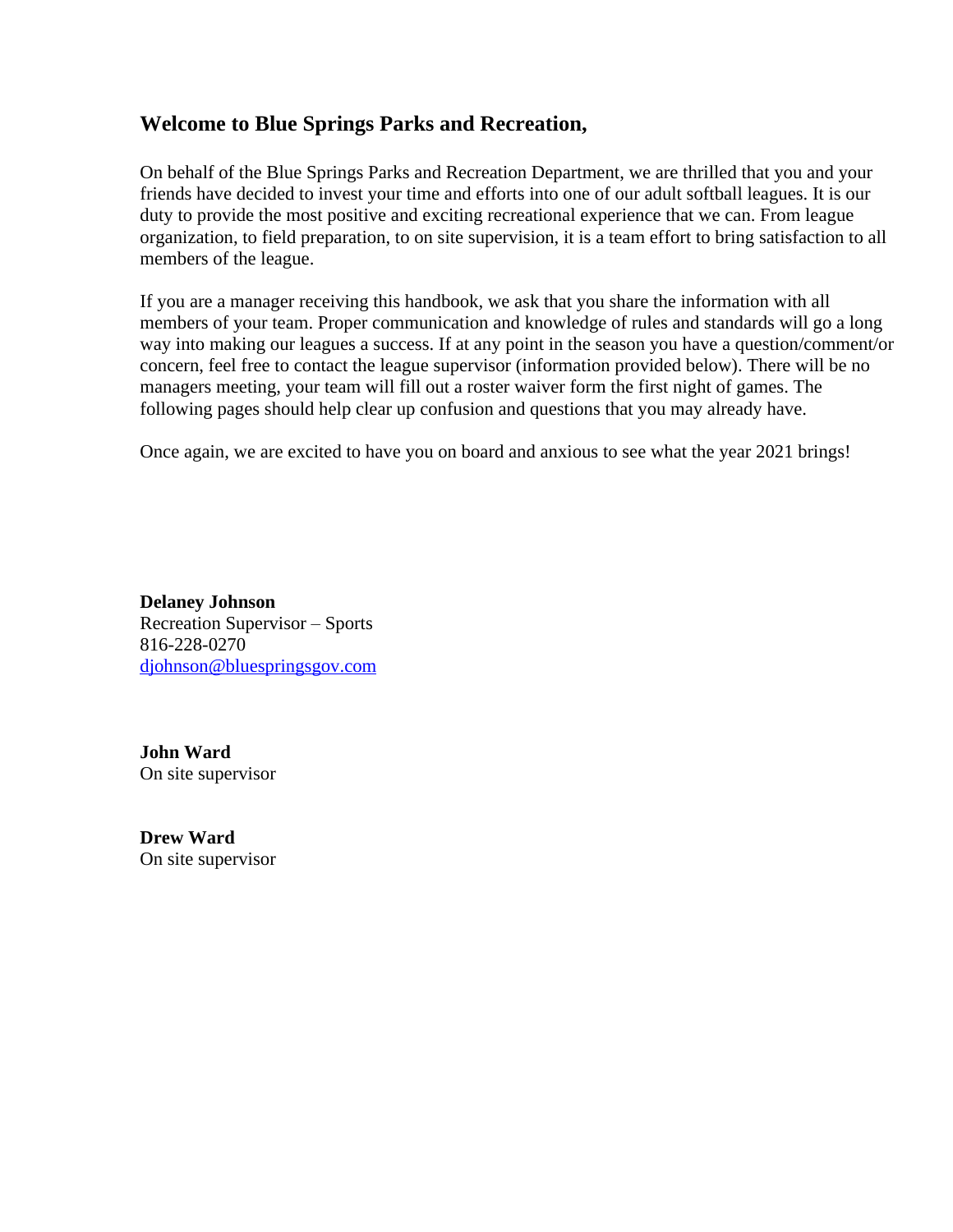## **Important Dates to Remember:**

(Dates are tentative and subject to change upon unseen circumstances) Monday, March 8<sup>th</sup> – Registration deadline for spring leagues Tuesday, March 16<sup>th</sup> – Spring schedules released Friday, March 19<sup>th</sup> – Spring league play begins Monday, May 24th– Registration deadline for summer leagues Thursday, May  $25<sup>th</sup>$  – Summer schedules released Tuesday, June 1st– Summer league play begins

# **Rainout Information:**

All of our cancellations/postponements are done via a rainout line. The number for this line is (816) 228-0116. All decisions on rainouts will be made by 4:00 p.m. the day of during weekdays. Given the fact that weather is constantly changing, though, because a game is still on by 4:00, does not mean incoming weather can change that status. It is important if inclement weather is in the area to stay in tune to the rainout line. On Sunday's an update will be given by noon.

We understand many players from teams drive long distances to play during the week and on weeknights. We try to make the call as soon as possible if we are going to cancel, at the same time we try everything we can to play. Please be patient and wait for the times given for an announcement.

In addition to the rainout line the supervisor will also send out emails to all league managers affected.

# **Short on Players?**

Ever year our department receives many calls about people wanting to play, but not having the resources around them to join a team. We are attempting to supply those resources to those in need of a team, and those teams in need of players. We offer an online "Free-Agent" function where people can put down their information that managers can view when they are short players. Visit [www.bluespringsgov.com for more information.](http://www.bluespringsgov.com)

[There have also been several social media groups such as Facebook that is a great tool in interacting](http://www.bluespringsgov.com)  [and communicating with other softball enthusiasts in the area.](http://www.bluespringsgov.com) [If you are ever looking for a team, or](http://www.bluespringsgov.com)  [needing players, give us a call if you are stuck and we will do the best we can to assist you. Rules](http://www.bluespringsgov.com)  [state that a player can only play on one team per division.](http://www.bluespringsgov.com)

# **[RULES AND REGULATIONS](http://www.bluespringsgov.com)**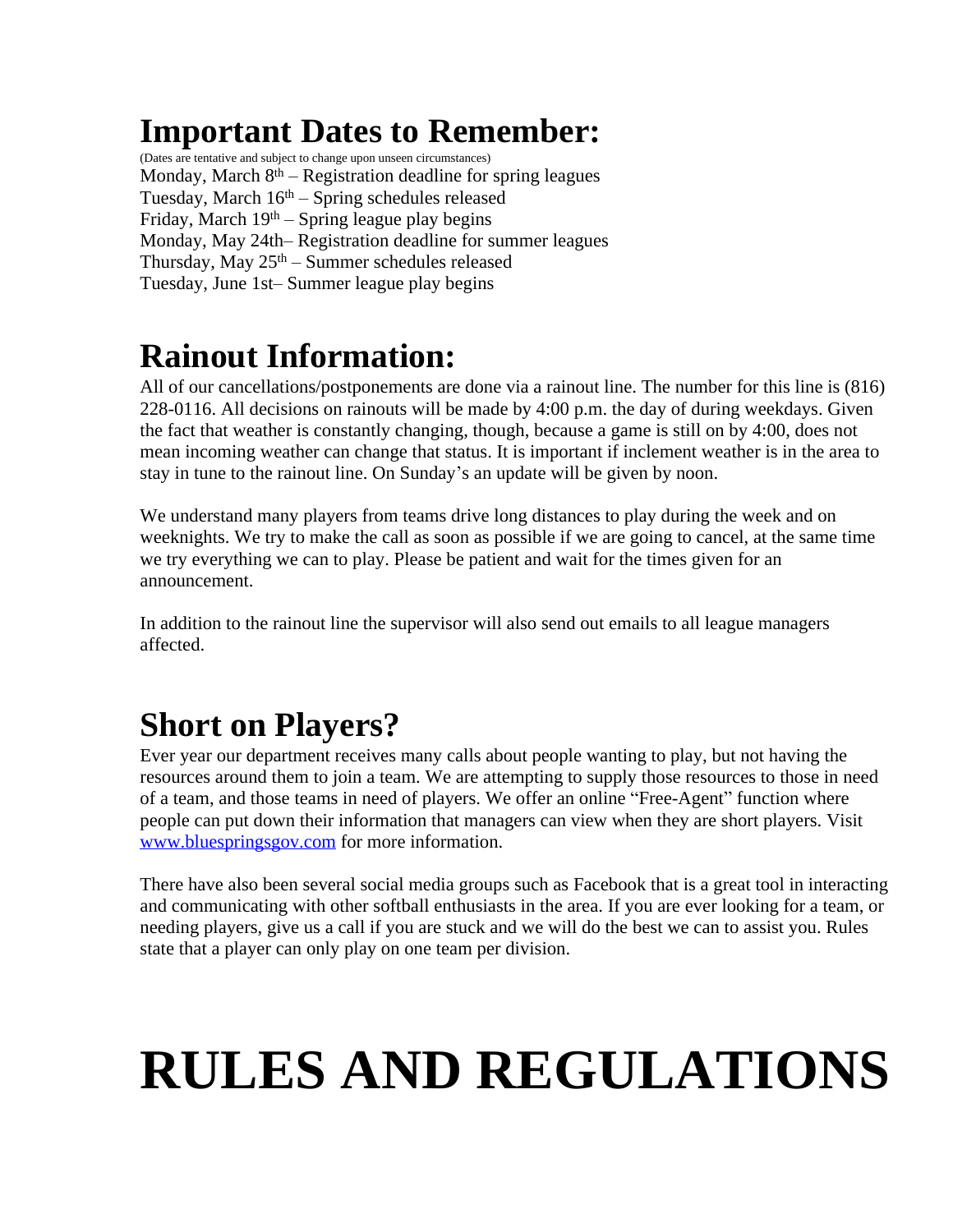The following sections will describe all rules and regulations of the league in detail. If you still have questions, please contact us and we can help clarify all information.

#### **SECTION ONE – LEAGUE ORGANIZATION**

#### **RULE 1A – FORMAT**

| A. | Adult Softball Leagues will have the following format: |                                                           |
|----|--------------------------------------------------------|-----------------------------------------------------------|
|    | <b>SPRING</b> --                                       | 6 Night Single Header league (6 games)                    |
|    |                                                        | 5 Night Double Header leagues (10 games)                  |
|    |                                                        | <b>SUMMER</b> -- 10 Night Single Header league (10 games) |
|    |                                                        | 10 Night Double Header league (20 games)                  |
|    | <b>FALL</b> --                                         | 6 Night Single Header league (6 games)                    |
|    |                                                        | 5 Night Double Header leagues (10 games)                  |

#### **RULE 1B – SCHEDULES**

- A. Schedules will be released approximately a week before the first night of games.
- B. Team listed first on the schedule is home team, and official scorekeeper.
- C. Blue Springs Parks and Recreation will notify the managers of the make-up games by way of email or posting on the City's website at www.bluespringsgov.com.

#### **RULE 1C – MANAGER'S RESPONSIBILITY**

The manager is the primary link between their team and league management. It is the manager's duty to obtain all information regarding league play at the park. Responsibilities include but are not limited to:

- A. Attending manager's meeting when instructed by league director. We no longer have mandatory manager meetings prior to the first game of the season.
- B. Reading rules and park policies prior to starting league play and informing the players of the rules.
- C. Obtaining league information pertaining to registration deadlines, make-up schedules, etc.
- D. Submitting league paperwork on time (registration forms, roster, waiver, etc.).
- E. Informing league office of changes in his/her address and/or telephone number.
- F. Having all players read and sign the team roster/waiver **BEFORE** playing and ascertain the eligibility of each player signing the roster.
- G. Maintaining control over his/her players in all circumstances including disputes on the field. Umpires/Referees will discuss disputes on the field with manager only. Players are not to question an umpire call or ruling.

#### **RULE 1D – MAKE-UP GAMES**

- A. All games cancelled during the regular season will be rescheduled regardless of team records. Every effort will be made to reschedule games on the same night as league regularly plays. However, games may be played on weekends, or as management deems necessary to complete the league.
- B. Should a game be called because of rain after the four (4) innings have been completed (3  $\frac{1}{2}$  innings if home team is ahead), the game will be considered official and WILL NOT be made up.
- C. The team manager is responsible for obtaining make-up schedules when they become available.

#### **RULE 1E – FORFEITS**

- A. Blue Springs Parks and Recreation understands if your team needs to forfeit a game. But forfeiting two game nights will result in a consultation from the league supervisor and possible removal from the league.
- B. Any team forfeiting two game nights during a season without notifying Parks & Recreation office before the fact could be dropped from the league. No refunds of entry fees will be given. All remaining games will be recorded as losses.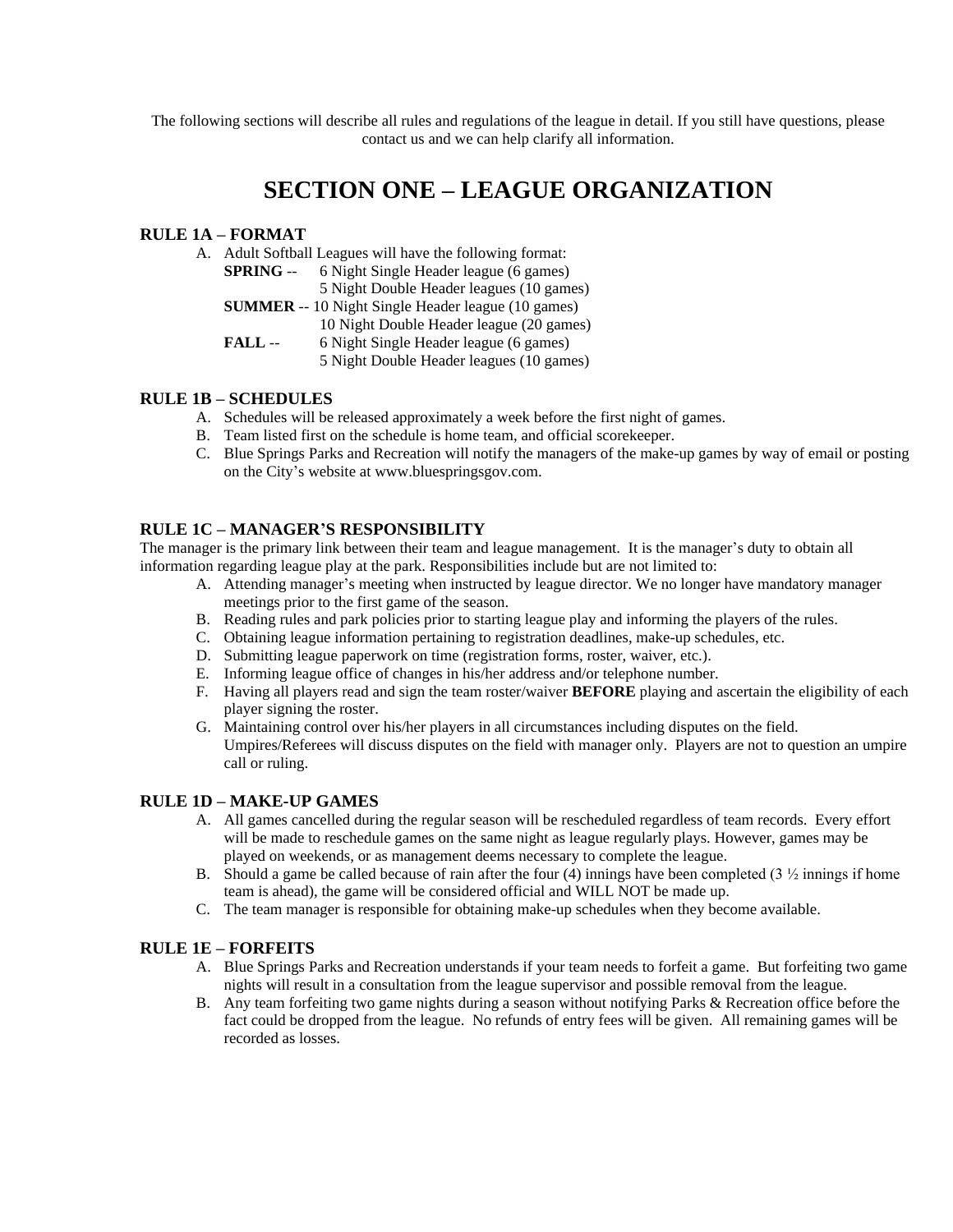#### **RULE 1F – ROSTERS**

A. All rosters must be completed and must include the player's name, signature, complete address, and telephone number. Incomplete rosters will not be accepted. Teams will not be permitted to play without submitting a valid roster. The roster is not to exceed twenty (20) players for softball leagues.

*Up to 15 individual awards will be given to the championship team SIGNED ROSTER PLAYERS for all leagues. Teams with a roster with the maximum number allowed can make arrangements through the complex office to purchase additional awards.*

- B. Submission date The first night of games the site supervisor will pass out a roster/waiver that all players must sign before playing. Anytime a new player plays for the first time they MUST sign this roster/waiver before playing. The site supervisor has all rosters accessible at all times.
- C. The roster and waiver must be submitted to the site supervisor before the start of the first game. **FAILURE TO SUBMIT A ROSTER AND WAIVER WILL RESULT IN AN AUTOMATIC FORFEIT OF ALL GAMES PLAYED WITHOUT A ROSTER ON FILE – NO EXCEPTIONS.** Each team manager is responsible for the accuracy of all information on the roster.
- D. Roster Changes Teams may make unlimited changes to roster prior to the 4th game of the season. The league director must approve all changes before the player is eligible to compete with the team. Players may not switch teams within the same league during the same season. If a player signs two or more rosters with the same teams playing in the same league, the player is eligible only for the team he/she first participates with as a player. PLAYERS CAN ONLY PLAY ON ONE TEAM PER DIVISION.
- E. Church League- Team must be affiliated/sponsored/supported by a church, which can be verified if needed.
- F. All players must be 18 years of age or over

#### **RULE 1G – GRACE PERIOD**

- A. Teams are required to be ready to play at least 15 minutes before game time. Eight players are required to start and continue a game. Game time is forfeit time. The opposing team may allow the team that is short a 10-minute grace period. Grace period will be deducted from the game time.
- B. Games WILL NOT be delayed due to team members playing on another team in another league in a different location. THERE ARE NO EXCEPTIONS!

#### **RULE 1H – LEAGUE STANDINGS**

- A. League standings will be posted weekly online at www.bluespringsgov.com. PLEASE REPORT ANY MISTAKES FOUND ON THE STANDINGS TO LEAGUE OFFICE IMMEDIATELY.
- B. The team with the best record at the end of the league will be declared the champion.
- C. If two (2) or more teams end in a tie for first place at the end of the season the following criteria will determine a champion.

#### **Softball Leagues**

- 1. Head-to-Head records of all tied teams
- 2. Run differential in games between tying teams only (runs scored vs. runs given up).
- 3. Run differential for all games played
- 4. Total runs scored by teams tied
- 5. Flip of the coin
- C. The top team in each league may be moved, whenever possible, to the next stronger league for the upcoming season. Likewise, the bottom teams could be dropped to a weaker league during the upcoming season.

#### **SECTION TWO – AWARDS**

#### **RULE 2A – AWARDS**

A. The maximum number of individual awards given for softball is fifteen (15), FOR SIGNED ROSTER PLAYERS ONLY. If additional awards are needed, they may be purchased through the Parks & Recreation office.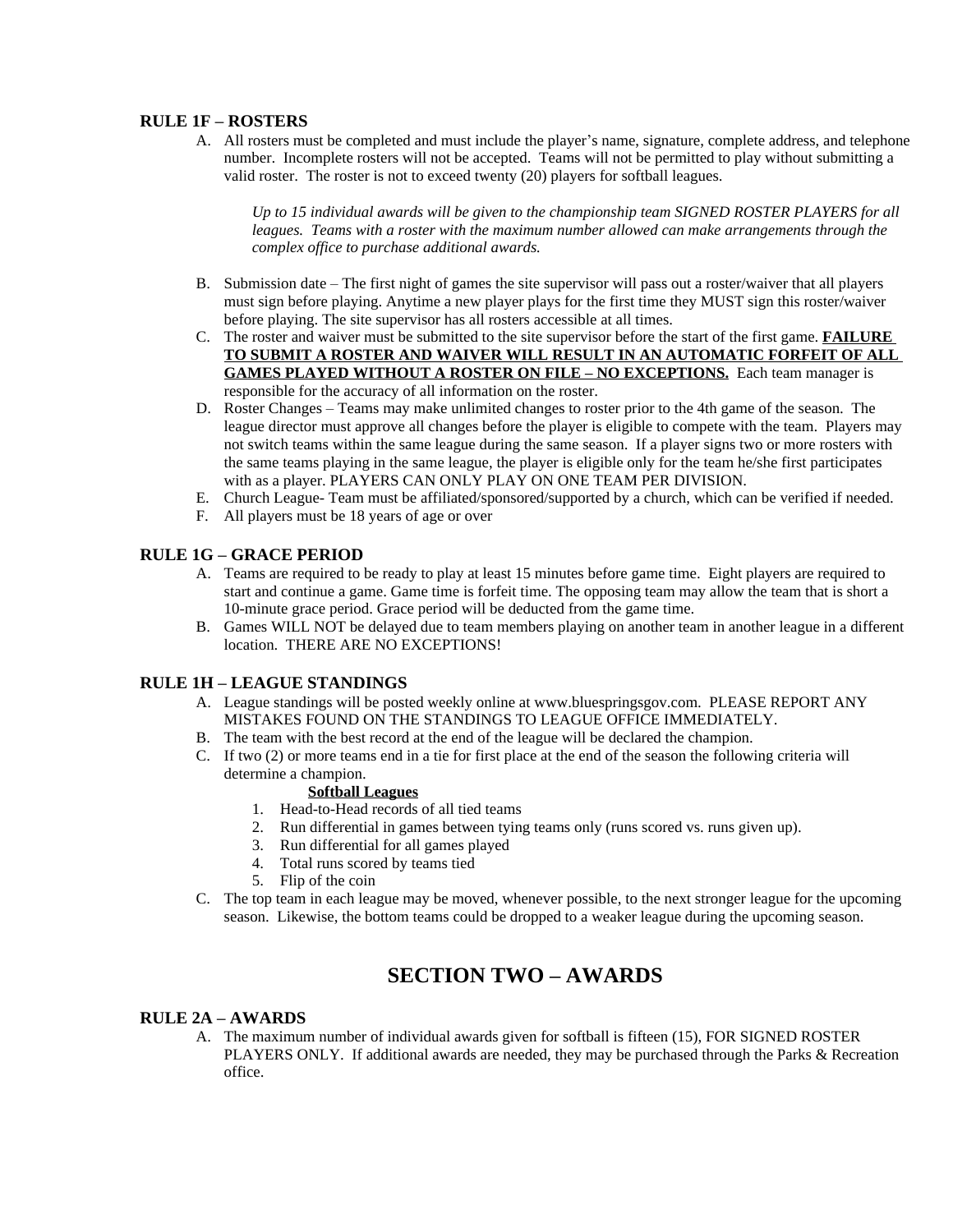#### **SECTION THREE – ADULT SOFTBALL PLAYING RULES**

#### **RULE 3A – GOVERNING RULES**

All league games will be played under A.S.A (Amateur Softball Associations) rules except those amended in the League Rules or by an official league memo.

#### **RULE 3B – REQUIRED NUMBER OF PLAYERS**

- A. Men's Leagues
	- a. The required number of players per team is ten (10). If the team plays with only 8 or 9 players, there will be no outs assessed when those positions come to bat.
	- b. The maximum number of batters allowed is eleven (11)
	- c. If a team plays with eight (8) or nine (9) players, there will be no outs assessed against those vacant positions.
- B. Coed Leagues:
	- a. A team must have at least 8 players to start and continue an official game (4 women and 4 men). The maximum number of players on defense is 10.
	- b. A team can play with five (5) women and four (4) men but it cannot play with four (4) women and five (5) men. In other words, teams cannot play with more men than women.
	- c. Teams may bat a total of twelve  $(12)$  batters, six  $(6)$  women and six  $(6)$  men but may not field more than ten  $(10)$  players, five  $(5)$  women and five  $(5)$  men.
	- d. Teams must alternate women and men in the batting order. Example: Woman, Man, Woman, Man, etc.
	- e. Defensive positioning- 2 males and 2 females in the outfield, 2 males and 2 females in the infield, and 1 male and 1 female in the pitcher/catcher positions
	- f. If a male batter walks, he will be awarded  $2<sup>nd</sup>$  base and the next batter (female) will bat. Exceptionwith two outs, the female will have the option to walk or bat

#### **RULE 3C – REGULATION / OFFICIAL GAMES**

- A. A regulation game is seven (7) innings or sixty (60) minutes, whichever occurs first.
- B. The umpire's watch will be the official clock. After the time limit has expired, the current inning shall be completed and game ended unless tied, in which case play will continue until game is decided. If home team is batting and is ahead the game will end immediately. If the game ends in a tie, the international tie breaking rule will be in effect: the last batter of the previous inning, will start the new inning at second base. The game will continue until one team out scores the other.
- C. If a player is injured in play, the umpire shall add the time it takes to remove him from the playing field and notify each manager of the amount of time added.
- D. Should a game be called because of rain after four (4) innings have been completed (3  $\frac{1}{2}$  innings if home team is ahead), the game is official and WILL NOT be made up.
- E. Each player will have a one and one count for each turn at bat.
- F. The game will be played under a foul ball on strike three rule.
- G. All decisions regarding rain delays will be made within forty-five (45) minutes from the time the teams have been pulled from the field. The field supervisor will make an announcement at that time.

#### **RULE 3D – HOME RUN LIMITS AND RUN RULES**

- A. If at the end of five (5) full innings of play, one team is ten (10) or more runs ahead, the game will be considered complete.
- B. If at the end of three (3) full innings of play, one team is fifteen (15) runs ahead, the game will be considered complete.
- C. No team will be allowed to score more than twenty (20) runs in one inning. After the twentieth (20) run has been scored, the inning will end, and the opposing team will bat.
- D. Home Run Limits: Church, Coed, and D leagues= 4, E leagues= 2.

#### **RULE 3E – PLAYER / MANAGER EJECTION RULE**

A. The Parks & Rec Staff and/or umpire reserve the right to eject a player from the complex, if necessary. The amount of time will be determined by the severity of the act.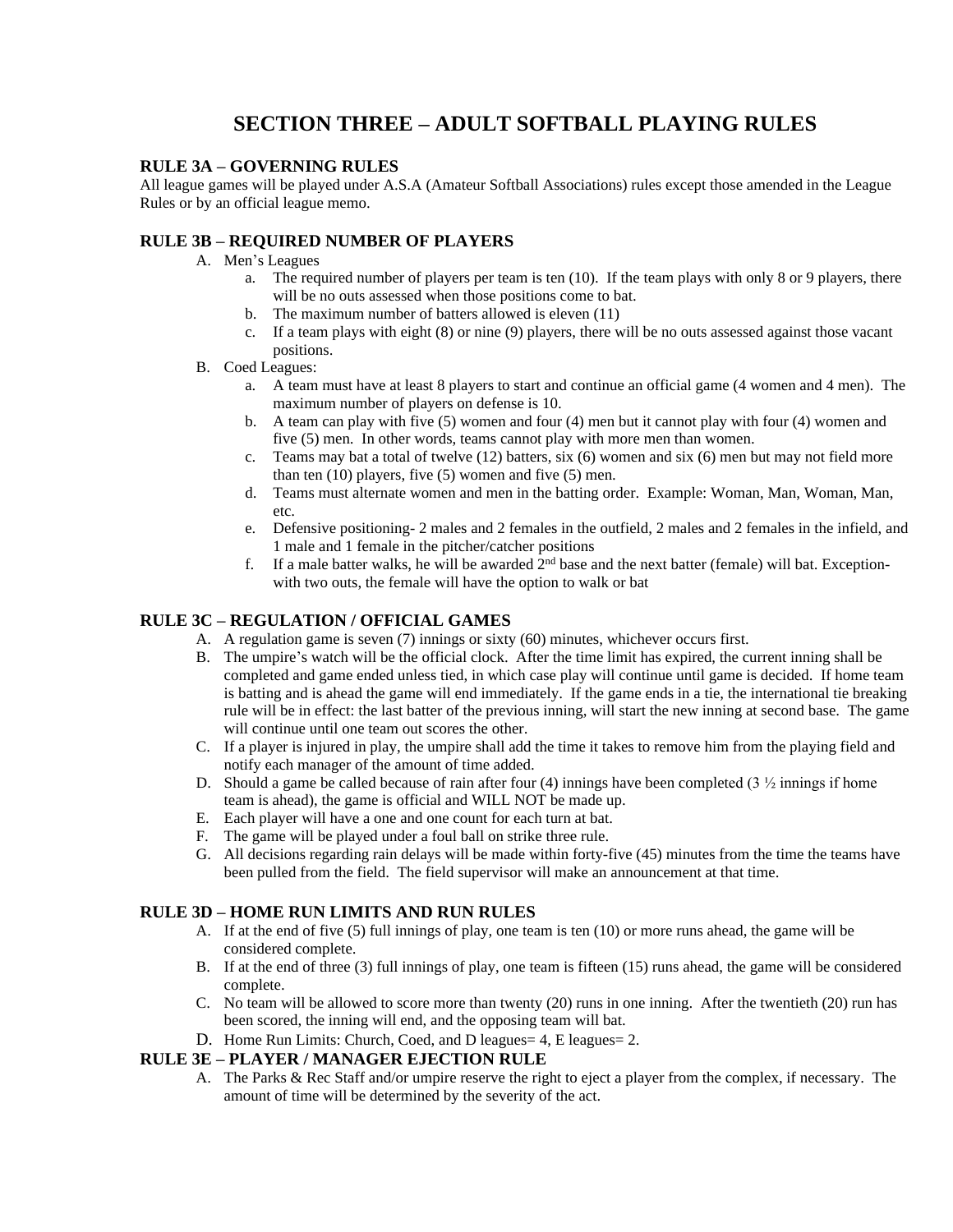- B. A player or manager ejected from a game for misconduct will be subject to the following:
	- a. First ejection Suspension from the remainder of the game and player must leave the park immediately.
	- b. Second ejection –Suspension from the remainder of the game and player must leave the park immediately. An added one game suspension will be assessed to the player and a call from league office to discuss their behavior.
	- c. Third ejection Suspension from the remainder of the game and player must leave the park immediately. The player is also suspended for the remainder of the season. The player may be subject to return for leagues in the future but this is all at the league supervisor's discretion.

**NOTE***: The player's suspension will begin at the time of the ejection, regardless of appeal. If a suspended player participates in a game during suspension, the player will be suspended for the remainder of the season and the team will forfeit that game. In addition, the team may be subject to a one-year suspension from the league without a refund.*

- C. Any person making verbal assaults and/or physical contact with the intent to bring harm to an umpire, employee, league director, spectator or other player, will be asked to leave the park and will be suspended for a period of one year from the time of the incident. In addition, if conditions warrant, criminal charges will be brought against said person, and he/she could be barred from participating at any other Blue Springs Parks and Recreation facility.
- D. FIGHTING WILL NOT BE TOLERATED! Any fighting in a game will result in being ejected from the league entirely.
- E. Anyone ejected from a game must leave the field area immediately and take no further part in the game. If the participant does not leave immediately, the manager of the team will need to leave with the player. If the situation cannot be resolved it will be a team forfeit. Police may be called if necessary.
- F. Depending on the severity and the circumstances of the ejection, the rules above may be subject to change. It is entirely up to the league supervisor how to handle each ejection and decide what he or she feels is in the best interest of the league.

#### **RULE 3F – EXTRA PLAYER (EP)**

As rules state, an extra player is permitted at the manager's option at the start of the game. The batting order must remain constant. However, a men's line up of eleven (11) players or a coed team of twelve (12) players can only take the ten (10) defensive positions throughout the game. A team using the EP must finish the game with ten players. If a player leaves the game and no substitutes are available, an out will be recorded each time that player's position in the batting order comes up. Remember this is an appeal play by the defensive team. The defense must inform the umpire each time the batting position comes up.

- A. An extra player may be used by a team provided it is made known to the umpire prior to the start of the game and his name and uniform number is indicated on the lineup sheet.
- B. The EP must remain in the same position in the batting order for the entire game.
- C. The EP may play defense at any time without his status being affected. He may go in and out of the defensive lineup as often as needed as long as his position in the official batting order is not altered.
- D. The EP may be substituted for at any time with the substitute becoming the new EP. The substitute must be a player who has not been in the game.

#### **RULE 3G – SUBSTITUTIONS**

All substitutions must be reported to the umpire. Failure to report substitution to the umpire will result in the ejection of the illegal player, when brought to the attention of the umpire by the opposing manager.

#### **RULE 3H – RE-ENTRY RULE**

Any of the starting players, except players in the EP position, may withdraw and re-enter once, providing he/she occupies the same place in the batting order. A substitute who is withdrawn may not re-enter. All substitutions must be reported to the umpire.

#### **RULE 3.I – FOUL BALL ON STRIKE THREE**

The batter is out if after the second strike he/she has already fouled one pitch off and fouls a second pitch off. Ball is dead and no advancement of base runners is permitted.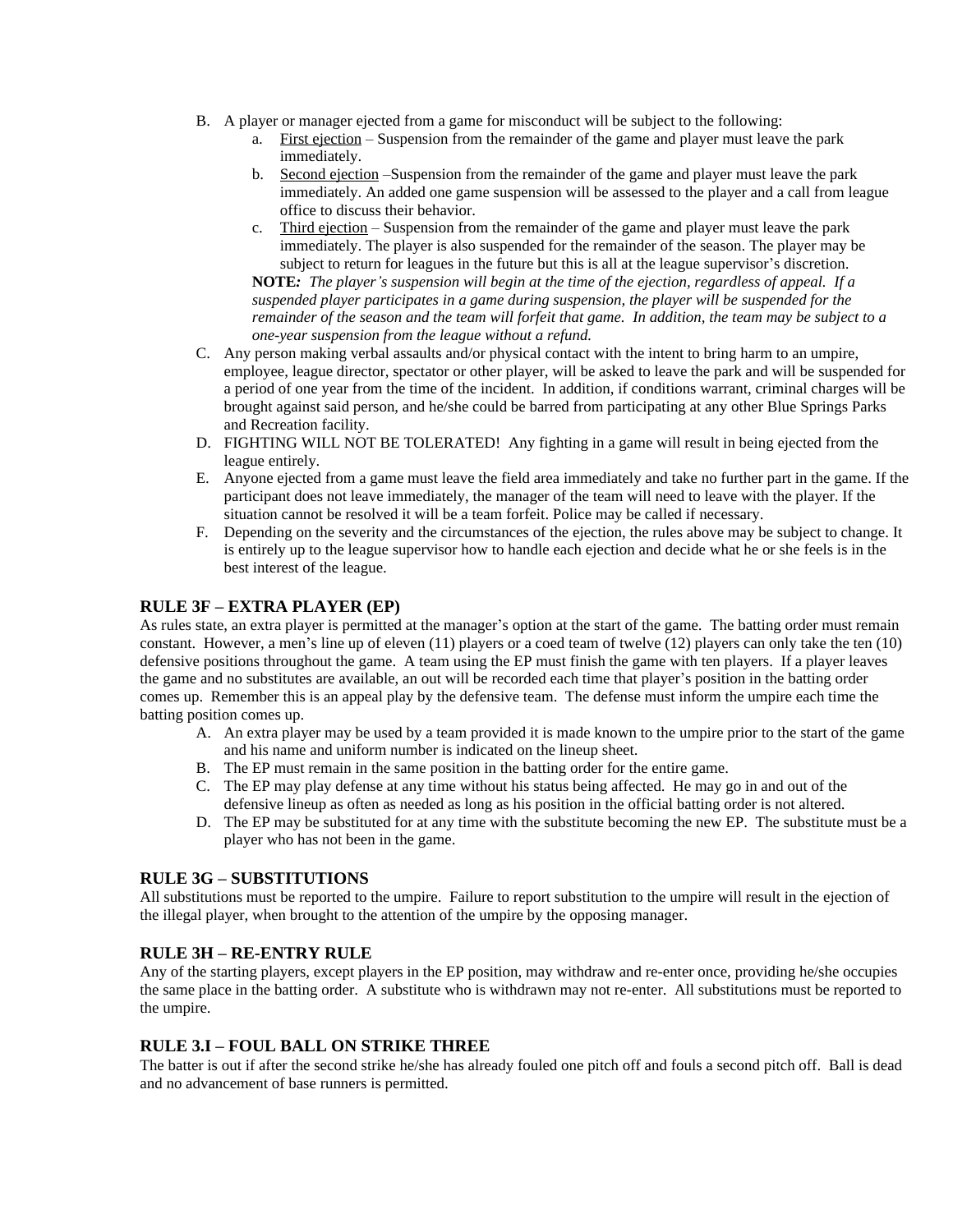#### **RULE 3J – UNIFORMS**

All teams are encouraged to wear matching colored shirts with numbers, but this is not a requirement. Metal cleated shoes of any type are prohibited.

#### **SECTION FOUR – PROTEST POLICY**

#### **RULE 4A – VALID PROTEST**

No "judgment" call can be protested. Protests are considered valid with regard to player eligibility and rule interpretations only.

#### **RULE 4B – PLAYER ELIGIBILITY PROTEST**

Protests concerning player eligibility must be made to the umpire or official before the next legal pitch. You must submit the name of the player(s) in question with a \$25.00 protest fee per player protested. The League Manager will rule upon the protest. For protest involving ineligible players(s), the team in question must have a valid roster on file for the league. Managers should also make sure team members have proof of positive identification with them at all times as the umpire will check the picture identification of the player in question. IF A PLAYER IS UNABLE TO PROVIDE POSITIVE IDENTIFICATION, ANY PROTEST AGAINST HIM/HER WILL BE AUTOMATICALLY UPHELD.

#### **RULE 4C – RULE INTERPRETATION PROTEST**

For a valid rule interpretation protest, the following steps must be taken:

- A. Any protest must be announced verbally to the umpire when the contested action occurs and BEFORE the next pitch.
- B. If a protest occurs, the umpire must inform the field supervisor and he will attempt to contact the umpire coordinator for immediate ruling on the protest. If he is unable to contact the umpire coordinator, the game will continue, and the protest will be ruled upon the next day by the umpire coordinator.

#### **SECTION FIVE – LEAGUE POLICY**

#### **RULE 5A – FIELD CONDITIONS**

When weather conditions warrant, the status of games will be available after 4:00 pm by calling 228-0116 or on the website at www.bluespringsgov.com. **PLEASE DO NOT CALL THE OFFICE REGARDING GAME STATUS. NO DECISION WILL BE MADE UNTIL 4:00 PM.** If it rains between 4pm and game time, the League Coordinator and/or the umpires assigned to the games shall make the final decision at the fields as to whether the games should be played. Rainout games may be rescheduled on the next available weekday at the conclusion of the regular season, or Saturdays if needed.

#### **RULE 5B – GAME BALLS**

All teams must provide 12-inch red-stitched softballs .52 core, 300 compression with the A.S.A. logo for league play. Women will use the 11-inch .44 core, 375 compression softball. Two softballs used for Coed- the 11-inch ball will be used when the female bats and the 12-inch ball when the male bats. The team batting is responsible for retrieving game balls when hit out of play. Failure to a retrieve game ball that results in a delay of the game can result in the umpire forfeiting the game.

#### **RULE 5C – Bats**

All leagues will follow the A.S.A Non- Approved bat list with certification marks. Bats must be A.S.A approved and bear the ASA 2000, 2004, or 2013 certification marks and not listed on any ASA non-approved bat list. First offense of using an illegal bat will result in an out, second offense will result in an ejection, the third offense by the same team in one game will result in a forfeit. For more information on Certified bat lists visit [www.asasoftball.com](http://www.asasoftball.com) and click on the Equipment Tab **NEW- ANY BAT STAMPED 1.20BPF WILL BE ALLOWED FOR BLUE SPRINGS LEAGUES**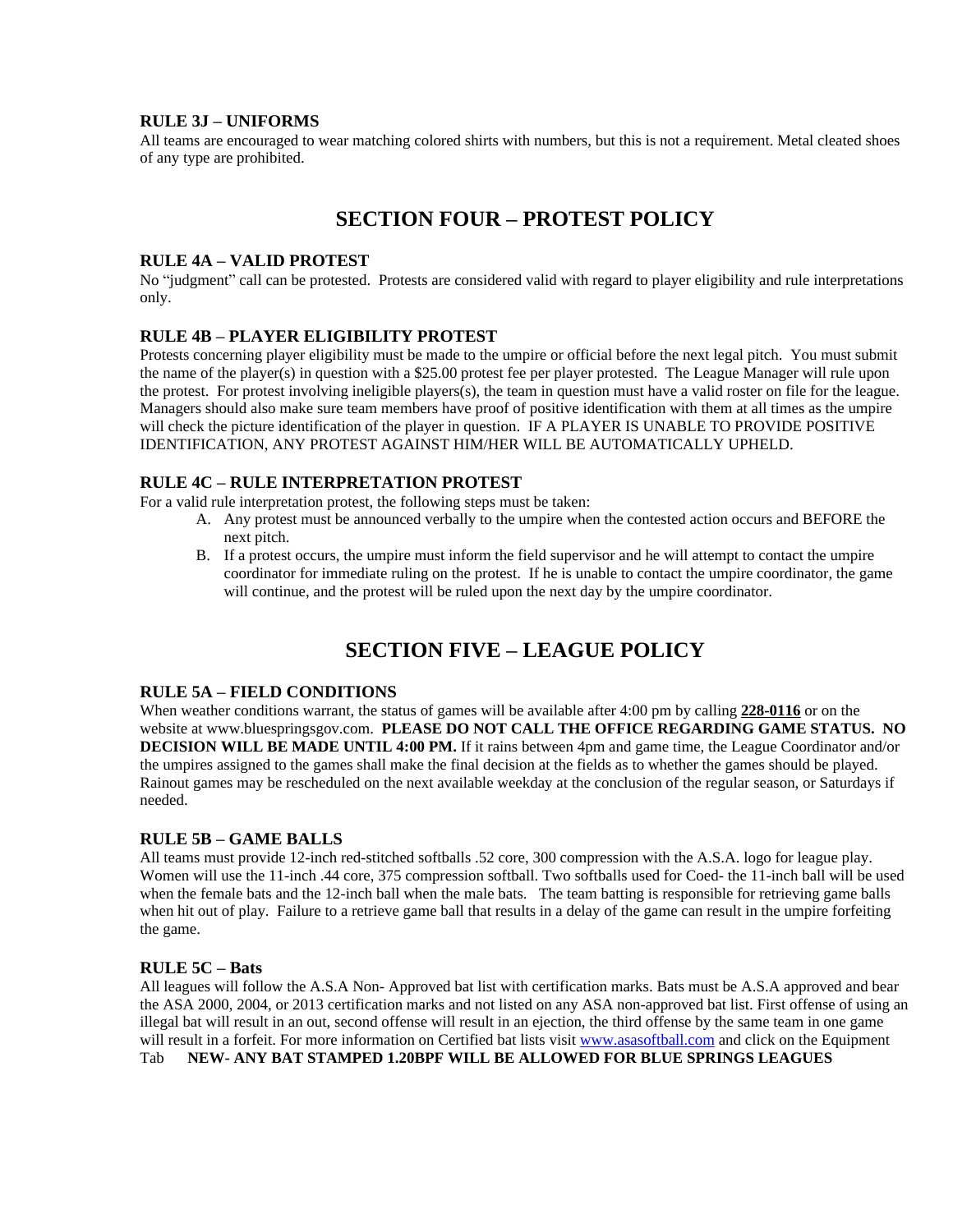

#### **RULE 5D – Scorekeeping**

Home team will be required to provide a scorekeeper and will be responsible for maintaining the batting line-up. Line-up will be turned into the umpire before games, must list each player first and last name. The umpire will be responsible for tracking and recording official score and should announce score at each half inning.

#### **RULE 5E – VULGAR AND OBSCENE LANGUAGE**

Obscene language will no be tolerated. Umpires have been instructed to eject violators. Parks and Rec Staff may eject any individual using obscene and vulgar language from the ballfield area.

#### **RULE 5F – SMOKING**

Smoking is not allowed in any City Parks. This includes ballfields, dugouts, and ballfield areas. Smoking is only allowed in the parking lot

#### **RULE 5G – ALCOHOLIC BEVERAGES**

No Alcohol is allowed in the dugouts or on the field of play. Umpires and Parks & Rec staff reserves the right to remove anyone that is belligerent or is deemed unsafe to play.

#### **RULE 5H – FAN BEHAVIOR**

All fans attending league games are expected to conduct themselves in a respectful manner. Fans may not harass any player, coach, official, or opposing fan with obscenities or negative comments. This behavior may result in fan ejection, team ejection and/or forfeit. Team managers will be asked to assist in confronting fans. If not addressed, game can be declared a forfeit and possible suspension for offending team.

*Blue Springs Parks and Recreation reserves the right to interpret any and all rules and situations. Further, Blue Springs Parks and Recreation reserves the right to insert, delete, or change rules at any time and make decisions retroactive should it be deemed necessary for the benefits of the leagues. All of these decisions are thought through thoroughly and made final by the league supervisor.*

### **Wilbur-Young Park Location:**